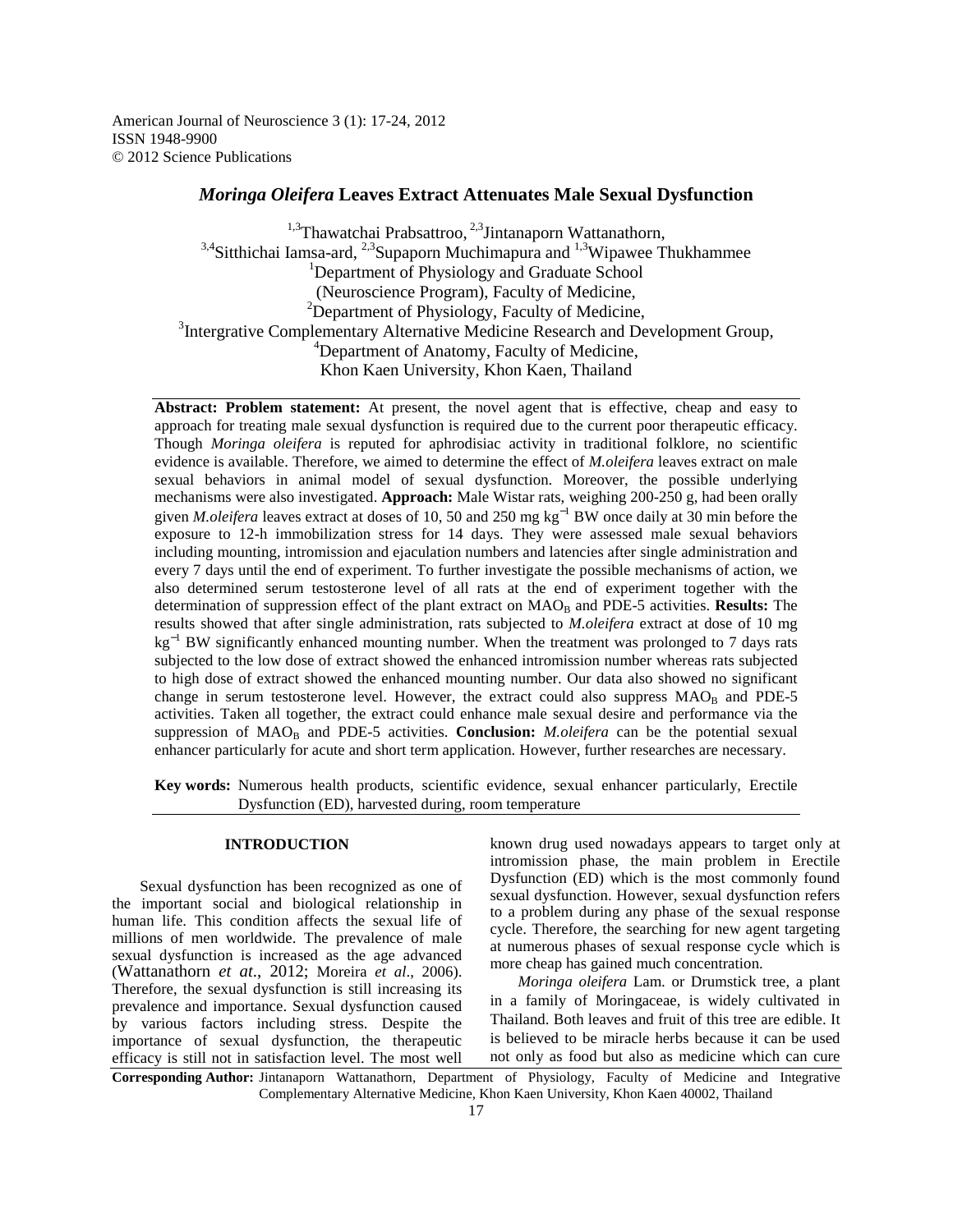numerous ailments. The leaves of *M.oleifera* have been used as used as antiulcer, diuretic, anti-inflammatory and for wound healing (Kirtikar and Basu, 1935; Caceres *et al*., 1992; Udupa *et al*., 1994; Pal *et al*., 1995). Moreover, it has been used to enhance male sexual functions including libido, improve sperm quality and anti-erectile dysfunction. Nowadays, numerous health products of *M.oleifera* are available in the market and claimed for the effect on male sexual functions as mentioned earlier, no scientific evidence was observed until now. Therefore, the current study aimed to determine the effect of *M.oleifera* leaves extract on male sexual behaviors and the possible underlying mechanism in sexual dysfunction rats induced by stress.

# **MATERIALS AND METHODS**

**Plant material:** The fresh *Moringa oleifera* Lam (Moringaceae) were harvested during November to December, 2010 from the Khon Kaen province Thailand. The plant specimen was authenticated by Associate Professor Dr. Panee Sirisa-ard, Faculty of Pharmaceutical Sciences, Chiangmai University, Thailand. The voucher specimen was kept at Integrative Complementary Alternative Medicine Research and Development Group, Khon Kaen University, Khon Kaen, Thailand.

**Plant material preparation:** The fresh leaves were immediately cleaned, than cut into small pieces and dried at the temperature less than 50°C. The dried plant material was ground into fine coarse powder and extracted with 50% alcoholic. After that evaporation of solvent in rotary evaporator affords a crude extract of the soluble components and filtrate was lyophilized. The percent yield of extract was 17.49%. The extract contained total phenolic compounds at concentration of 86.73-93.6±0.51 mg of GAE/g extract. The extracts were stored at -25°C in a dark bottle until used. The crude extract was suspended in distilled water.

**Animals:** Healthy male Wistar rats (200-250 g) were obtained from National Animal Center, Salaya, Nakorn Pathom and were housed in group of 6 per cage in standard metal cages at 22±2°C on 10:14 h light-dark cycle. All animals were given access to food and water *ad labium*. The experiments were performed to minimize animal suffering in accordance with the internationally accepted principles for laboratory use and care of European Community (EEC directive of 1986; 86/609/EEC).The experimental protocols were approved by the Institutional Animal Care and Use Committee.

**Stress procedure:** The restraint stress was performed during the light cycle from 6.00 a.m. to 6.00 p.m. The restrainer was made of transparent perforated plastic tube, 20 cm long and 7 cm in diameter. The rats were put into the restrainer, head first and once in, the tubes were closed with plexiglass lids. The animals fit tightly into the restrainers and it was not possible for them to turn around. None stressed control rats were at the same time briefly handled and returned to their home cages.

**Evaluation of sexual behaviors:** Male Wistar rats of proven fertility were randomly divided into 4 groups of 6 animals each as following; (1) Vehicle plus stress (2)- (4) *M.oleifera* plus stress. Rats in group 1 were administered with distilled water which used as vehicle for the plant extract then expose to the 12 h-restraint stress whereas rats in group (2)-(4) were administered with the plant extract at doses of 10, 50 and 250 mg kg<sup>−</sup><sup>1</sup> BW plus stress exposure as mentioned earlier.

 All substances treatments were administered 45 m prior to the 12 h-restraint stress exposure. The treatment and the stress-exposure were performed once daily and the sexual behaviors assessments were performed blindly. The animals were allowed to rest in order to refresh the animals 3 h after the removal from restraint cage and then they were assessed the sexual behaviors between 9.00 p.m. to 12.00 a.m. at room temperature 26-28°C after single dose,1 and 2 weeks of treatment. In order to assess the sexual behaviors, estrous female rats were paired with male treated with single or repeated doses of extract. Female rats were induced to estrous by sequential administration of estradiol benzoate (Sigma, St. Louis, MO) at dose of 2  $\mu$ g kg<sup>-1</sup> BW and progesterone (Sigma, St.Louis, MO) at dose of 500 μg  $kg^{-1}$  BW were injected before the determination of copulatory behaviors via subcutaneous route 48 h and 6 h respectively. Sexual behaviors were monitored in a separate room for 3 h in a clear plastic box via blind observer 30 min at the start of first hour whereas the whole duration of observation (3h) was recorded by digital video recording. The assessed sexual parameters were including the following parameters:

 Mounting number: The number of mounts without intromission from the time of introduction of the female until ejaculation:

- Intromission number: The number of intromissions from the time of introduction of the female until ejaculation
- Mount latency: The time interval between the introductions of the female to the first mount by the male
- Intromission latency: The interval from the time of introduction of the female to the first intromission by the male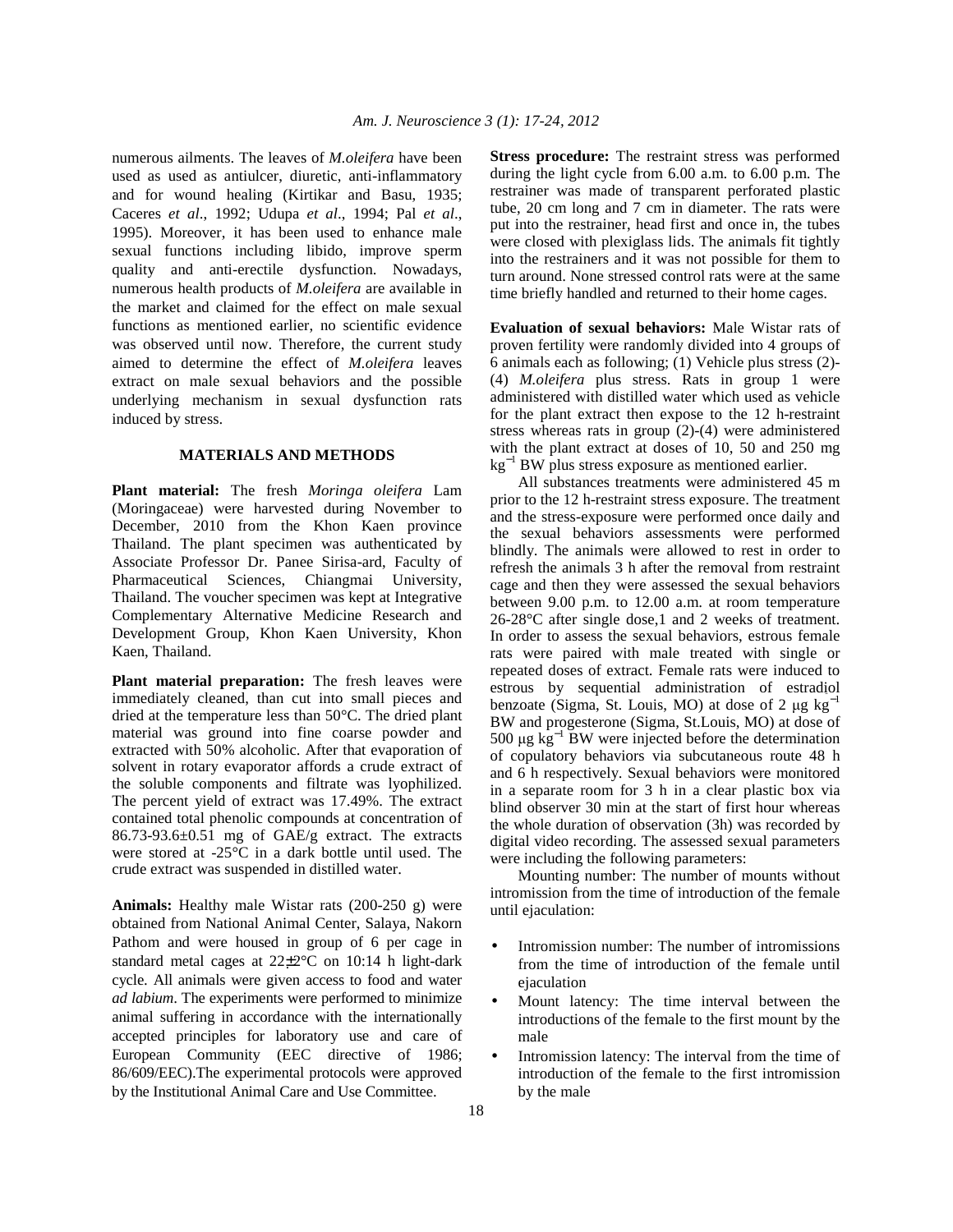- Ejaculation number: The number of ejaculation which characterized by longer, deeper pelvic thrusting and slow dismount followed by a period of inactivity
- Ejaculation latency: The time interval between the first intromission and ejaculation

**Determination of testosterone level:** Separate groups of animals were used for the measurement of plasma testosterone level of rats subjected to 12-h immobilization stress. At the end of 14-day experimental period, the rat blood samples were collected and kept on ice and then centrifuged immediately at 2000×g at 4°C for 15 min. The obtained plasma was kept at-80°C until analysis. Testosterone levels were measured using a commercially available radioimmunoassay (RIA) kit (TESTO-CT2, Cisbio International, France).

**Determination of monoamine oxidase type B inhibition:** The inhibitory action of the plant extract on monoamine oxidase type B was determined by incubating a series of concentrations of the test samples in the reaction mixture including rat brain homogenates. In brief, 2.75 mL Tris buffer (0.1 M, pH 7.4) and 100 µL of 0.1 M benzylamine was mixed in quartz cuvette which was placed in double beam spectrophotometer and followed by the addition of 150 µL solution of brain homogenate to initiate the enzymatic reaction. The change in absorbance was recorded at wavelength of 249.5 nm for 5 min against the blank containing Tris buffer and 5-hydroxytryptamine (Xu *et al*., 2005).

**Determination of Phosphodiesterase (PDE) activity:**  Testis was collected from healthy Wistar male rat in order to Determine Phosphodiesterase Enzyme (PDE) activity. The testis was washed with PBS and weighted before cut to small pieces. Then, it was homogenized with 5 volumes of lysate RIPA buffer. The testicular solution was centrifuged at  $14,000\times g$  for 15 min at  $4^{\circ}$ C and the supernatant was collected and used as PDE substrate. *M.oleifera* leaves extract at the various concentrations ranging from 2, 10, 100, 500, 2000  $\mu$ g mL<sup>-1</sup> were prepared together with the positive control sildenafil at dose of 10 µg mL<sup>-1</sup>. The standard curve was prepared from PDE (testicular lysate) at the various concentrations. The experiment was divide into 7 groups as following (1) control group (untreated group), (2-6) *M.oleifera* leaves extract treated groups at the various concentrations (2, 10, 100, 500, 2000 µg ml) and (7) positive control (10  $\mu$ g mL<sup>-1</sup> of sildenafil citrate). PDE-Glo™ Phosphodiesterase assays were performed in a white 96-well microplate. In brief, phosphodiesterase substrate or testicular lysate was

incubated with cGMP. Then, PDE reaction solutions were added and incubated for 20 min at room temperature. The cGMP in the mixture then drives a kinase reaction leading to a reduction of ATP levels. Following the kinase reaction, an Kinase Glo reagent was added and reactions were mixed and incubated for 10 min at room temperature. Luminescence was measured using a SpectraMax L microplate luminometer (MSD AT (US) Inc). The luminescent signal produced is directly related to the amount of ATP remaining and correlates with phosphodiesterase activity.

**Statistic analysis:** All data were expressed as mean±SEM value. The significant differences among various groups were compared by ANOVA and followed by Duncan's test. The statistical difference was regarded at  $p<0.05$ .

### **RESULTS**

**Effect of** *M.oleifera* **leaves extract on male sexual behavior:** The effects of *M.oleifera* leaves extract on male sexual behavior in animal model of sexual dysfunction induced by 12-h immobilization stress were shown in Fig. 1-6. The current results showed that rats subjected to *M.oleifera* leaves extract at dose of 10 mg kg<sup>−</sup><sup>1</sup> BW significantly increased mounting number after single administration whereas other parameters failed to show the significant difference ( $p$ -value $<0.05$ ; compared to vehicle+stress). When the treatment duration was increased further to 7 days, the rats which obtained *M.oleifera* leaves extract at dose of 10 mg kg<sup>−</sup><sup>1</sup> BW showed the enhanced intromission number while the rats which exposed to high dose of *M.oleifera* leaves extract (250 mg  $kg^{-1}$  BW) showed the increased mounting number (p-value<0.05; compared to vehicle +stress). Unfortunately, no significant changes were observed at 14 days of treatment.

**Effect of** *M.oleifera* **leaves extract on phosphodiesterase (PDE) activity:** We had determined the effect of the plant extract on the activity of  $\text{MAO}_B$  and the results were shown in Fig. 7. It was found that Sildenafil citrate or Viagra which was used as positive control in this study could significantly suppress PDE activity. The plant extract both at dose of 500 and at dose of 2000  $\mu$ g mL<sup>-1</sup> also significantly suppressed PDE activity ( $p$ - value <0.05 and .01 respectively compared to control). Interestingly, *M.oleifera* leaves extract at dose of 2000  $\mu$ g mL<sup>-1</sup> could suppress PDE activity at the same magnitude as Sildenafil citrate or Viagra.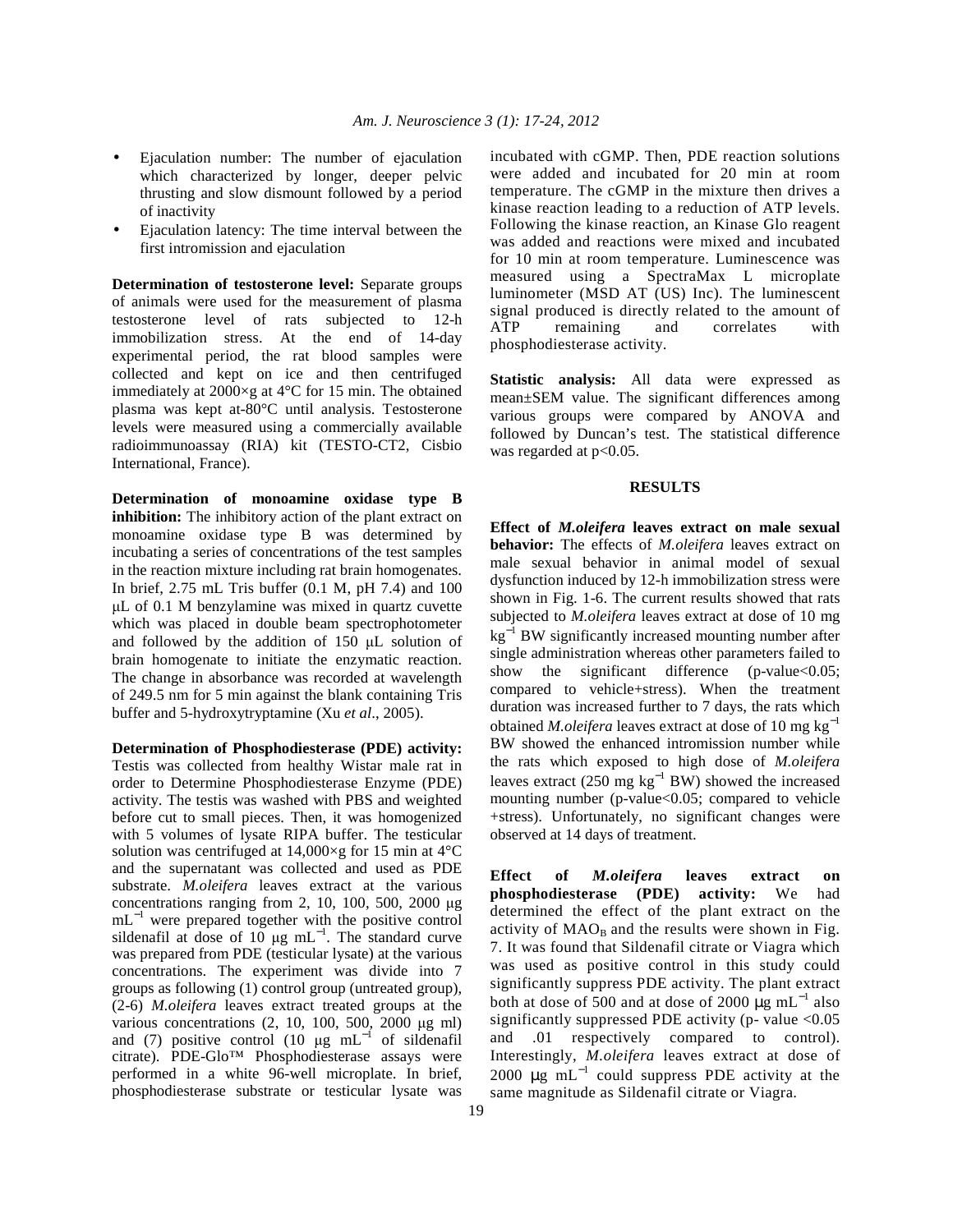



Fig. 1: Effect of *M.oleifera* leaves extract (10, 50, 250 mg kg<sup>-1</sup> BW) on mount latency. Data were presented as mean  $\pm$  SEM (n=6 group-1).  $\degree$  p<0.05 compared with vehicle plus stress treated group



Fig. 2: Effect of *M.oleifera* leaves extract (10, 50, 250 mg kg<sup>-1</sup> BW) on mount number. Data were presented as mean  $\pm$  SEM (n = 6 group<sup>-1</sup>). <sup>\*</sup> p<0.05 compared with vehicle plus stress treated group



Fig. 3: Effect of *M.oleifera* leaves extract (10, 50, 250 mg kg<sup>-1</sup> BW) on intromission latency. Data were presented as mean  $\pm$  SEM (n = 6 group<sup>-1</sup>)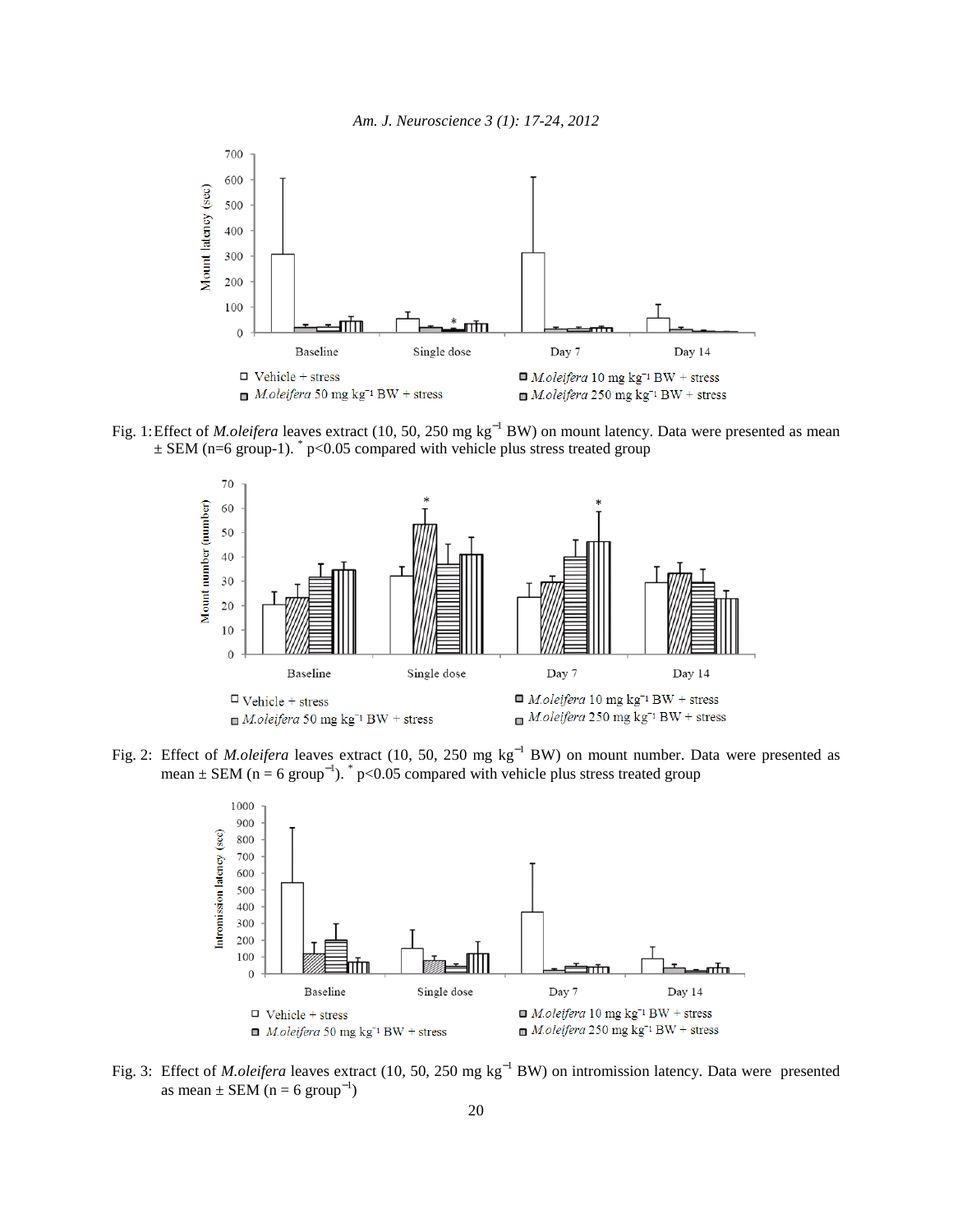



Fig. 4: Effect of *M.oleifera* leaves extract (10, 50, 250 mg kg<sup>-1</sup> BW) on intromission number. Data were presented as mean  $\pm$  SEM (n = 6 group<sup>-1</sup>).  $\degree$  p<0.05 compared with vehicle plus stress treated group



Fig. 5: Effect of *M.oleifera* leaves extract (10, 50, 250 mg kg<sup>-1</sup> BW) on ejaculation latency. Data were presented as mean  $\pm$  SEM (n = 6 group<sup>-1</sup>)



Fig. 6: Effect of *M.oleifera* leaves extract (10, 50, 250 mg kg<sup>-1</sup> BW) on ejaculation number. Data were presented as mean  $\pm$  SEM (n = 6 group<sup>-1</sup>).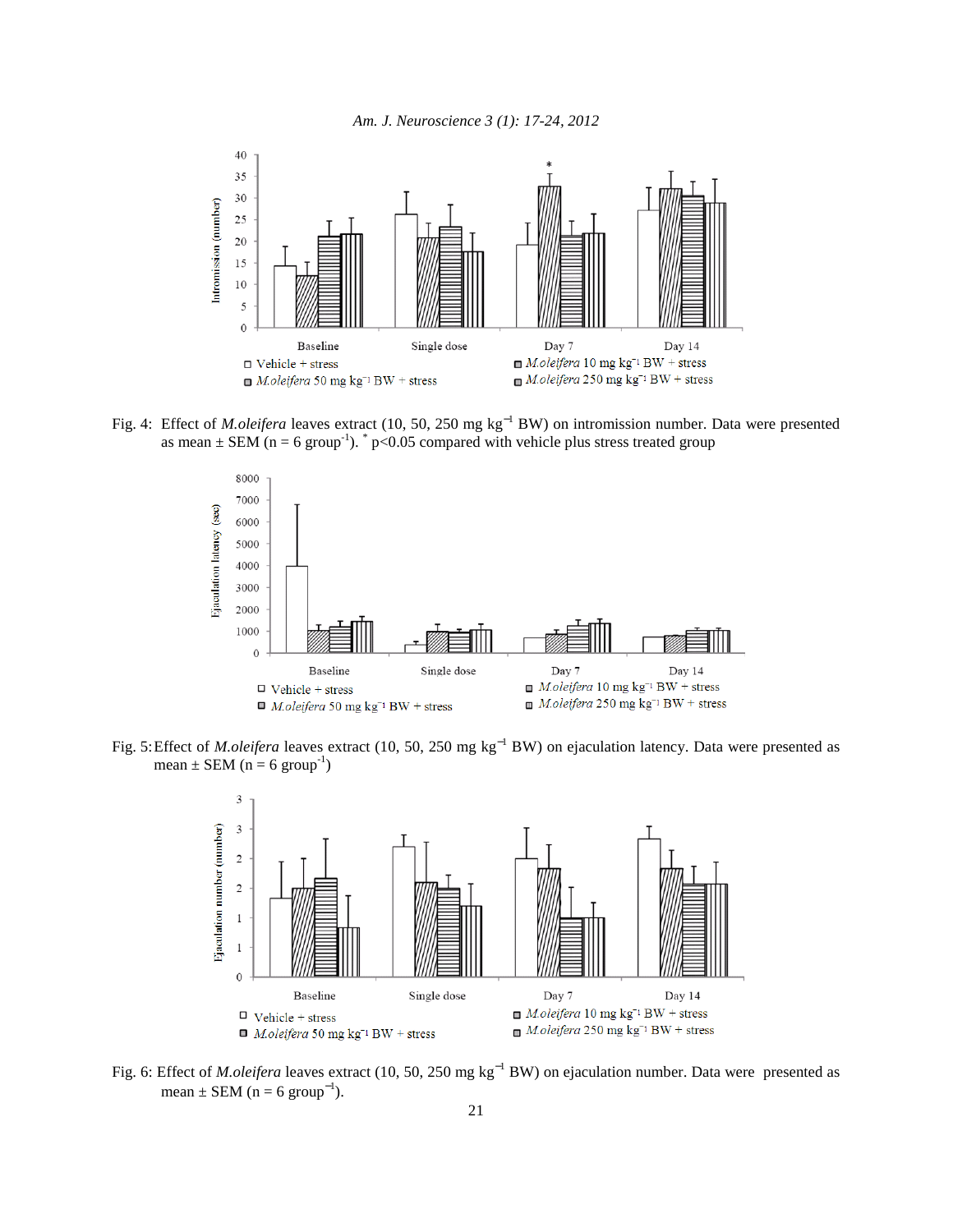

Fig. 7: Effect of *M.oleifera* leaves extract (0, 2, 10, 100, 500, 2000 µg ml<sup>-1</sup>) and Sildenafil citrate (10 µg mL<sup>-1</sup>) on phosphodiesterase (PDE) activity. Data were presented as mean  $\pm$  SEM. <sup>a, aa</sup> p<0.05 and 0.01 respectively, compared with control group respectively



Fig. 8: Effect of *M.oleifera* leaves extract (0, 50, 100, 250, 500, 1000 µg ml<sup>-1</sup>) on monoamine oxidase type B (MAO-B) activity. Data were presented as mean  $\pm$  SEM. <sup>a, aa, aaa</sup> P-value < 0.05, 0.01 and 0.001 respectively, compared with control group



Fig. 9: Effect of *M.oleifera* leaves extract (10, 50, 250 mg kg<sup>-1</sup> BW) on testosterone. Data were presented as mean  $\pm$  SEM (n = 6 group<sup>-1</sup>)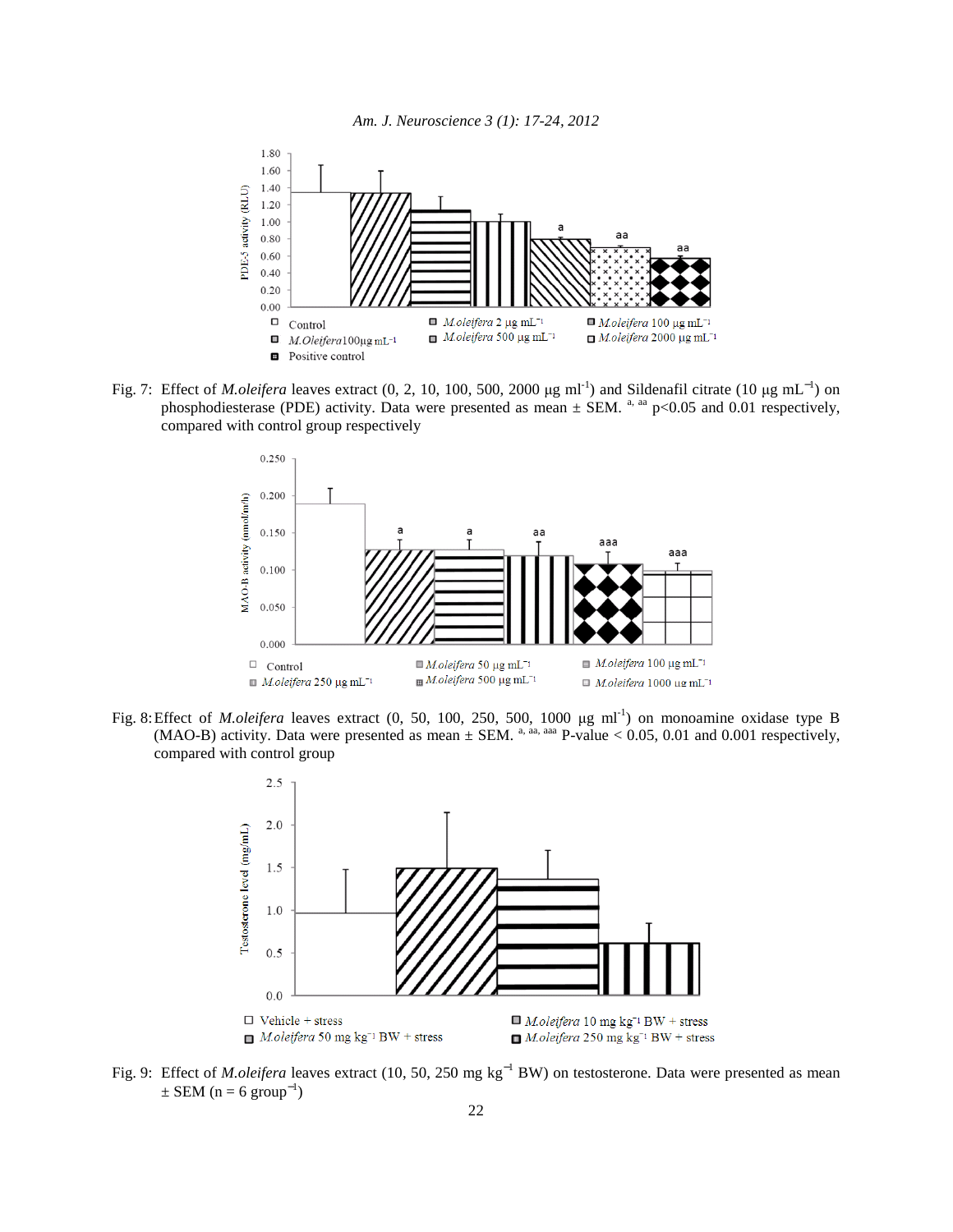**Effect of** *M.oleifera* **leaves extract on monoamine oxidase type B (MAO<sub>B</sub>) activity:** The effect of *M.oleifera* leaves extract on MAO<sub>B</sub> activity was evaluated and the results were shown in Fig. 8. Our data clearly revealed that the extract at concentration of 50,100, 250, 500 and 1000  $\mu$ g mL<sup>-1</sup> could significantly suppress  $MAO_B$  activity (p-value < 0.05, .05, .01, .01, 0.001 respectively; compared to control.

**Effect of** *M.oleifera* **leaves extract on testosterone:**  Figure 9 demonstrated the effect of *M.oleifera* leaves extract on testosterone level. It was found that no significant changes in testosterone levels were observed in all rats subjected to *M.oleifera l*eaves extract plus stress.

### **DISCUSSION**

 The present results provide, for the first time, information concerning the ability of *M.oleifera* leaves extract to improve male sexual behavior in rats. We have revealed that the plant extract could enhance mounting number and intromission number.

 Accumulative lines of evidence have demonstrated that male sexual behavior is regulated mainly by neuroendocrine system. It has been reported that male sexual behaviors were under the influence of testosterone level (Seftel *et al*., 2004; Wang *et al*., 2004) and dopamine (Dominguez and Hull, 2005; Wattanathorn *et al*., 2012). Therefore, in this study we also determined the effect of the plant extract on both parameters. Based on the information that dopamine is metabolized mainly by  $\text{MAO}_B$ , the activity of  $\text{MAO}_B$  is used to reflect the available dopamine (Glover *et al*., 1977). Our data clearly demonstrated that rats subjected to M.oleifera leaves extract could enhance mounting and intromission numbers. Unfortunately, we could not detect the elevation of testosterone level. However, our in vitro data also demonstrated that the extract possessed monoamine oxidase type B inhibitor  $(MAO<sub>B</sub>I)$ . Since dopamine plays a crucial role on the regulation of male sexual function in many aspects including motivation and reinforcement, motor response to sexual stimuli and male genital reflex (Dominguez and Hull, 2005), it could be possible that the plant extract suppress MAO<sub>B</sub> and gave rise to the elevation of dopamine which in turn enhanced libido and copulatory behavior both mounting and intromission numbers.

 Besides dopamine, it has been found that phosphodiesterase type 5 (PDE 5) also plays a pivotal role on penile tumescence and intromission phase. PDE-5 is the enzyme contributing the important role on the hydrolysis of Guanosine 3'5'-cyclic monophosphate (cGMP), an important second messenger in cellular signal transduction processes including the smooth

muscle relaxation. PDE-5 is also abundantly present in the penile corpus cavernosum (Ballard *et al*., 1998; Moreland *et al*., 1998) and plays a major role in the relaxation of the corpus cavernosal smooth muscle during sexual stimulation (Andersson and Wagner, 1995). In this study, we have found that *M.oleifera* leaves extract also significantly suppressed PDE-5 activity. Therefore, the possible underlying mechanism of *M.oleifera* leaves to enhance intromission might be due to its ability to suppress PDE-5 activity together with the suppression of  $\text{MAO}_B$  activity.

 Our current data failed to show the alteration of testosterone level. It has been believed that normal adult testosterone levels are not required for normal erections to occur (Bagatell *et al*., 1994). The age of rats which used as experimental animals in this study were young adult rats and there was no pathological state and they were in eugonadal state. Since testosterone contributed minor role during this period, we have found the enhanced mounting and intromission numbers without the significant change of testosterone level.

 The current results also showed that the prolonged treatment duration to 14 days failed to show beneficial effect. Although the precise mechanism was not understood, we suggested that this might be due to the adaptation of the nervous system which has been recognized as high plasticity organ.

 This study provides evidence that *M.oleifera* leaves can enhance male sexual desire and performance. This enhancement can be ascribed to the suppression of  $MAO<sub>B</sub>$  and phosphodiesterase activities. Therefore, *Moringa oleifera* may be served as the natural resource for developing functional food and food supplement to enhance sexual function particularly for acute and short term application. In order to provide optimum benefit, the screening of activities of this plant using other organic solvent should also perform in order to select the most suitable fraction as natural resource for further development of sexual enhancer food and related products. In addition, the possible active ingredient and safety evaluation are also very much necessary.

### **CONCLUSION**

 *Moringa oleifera* is a potential agent to manage sexual dysfunction induced by stress especially for acute and short term application. Further researches are warranted to confirm this activity before moving forward to clinical trial.

#### **ACKNOWLEDGEMENT**

 This study was supported by the Higher Education Research Promotion and National Research University